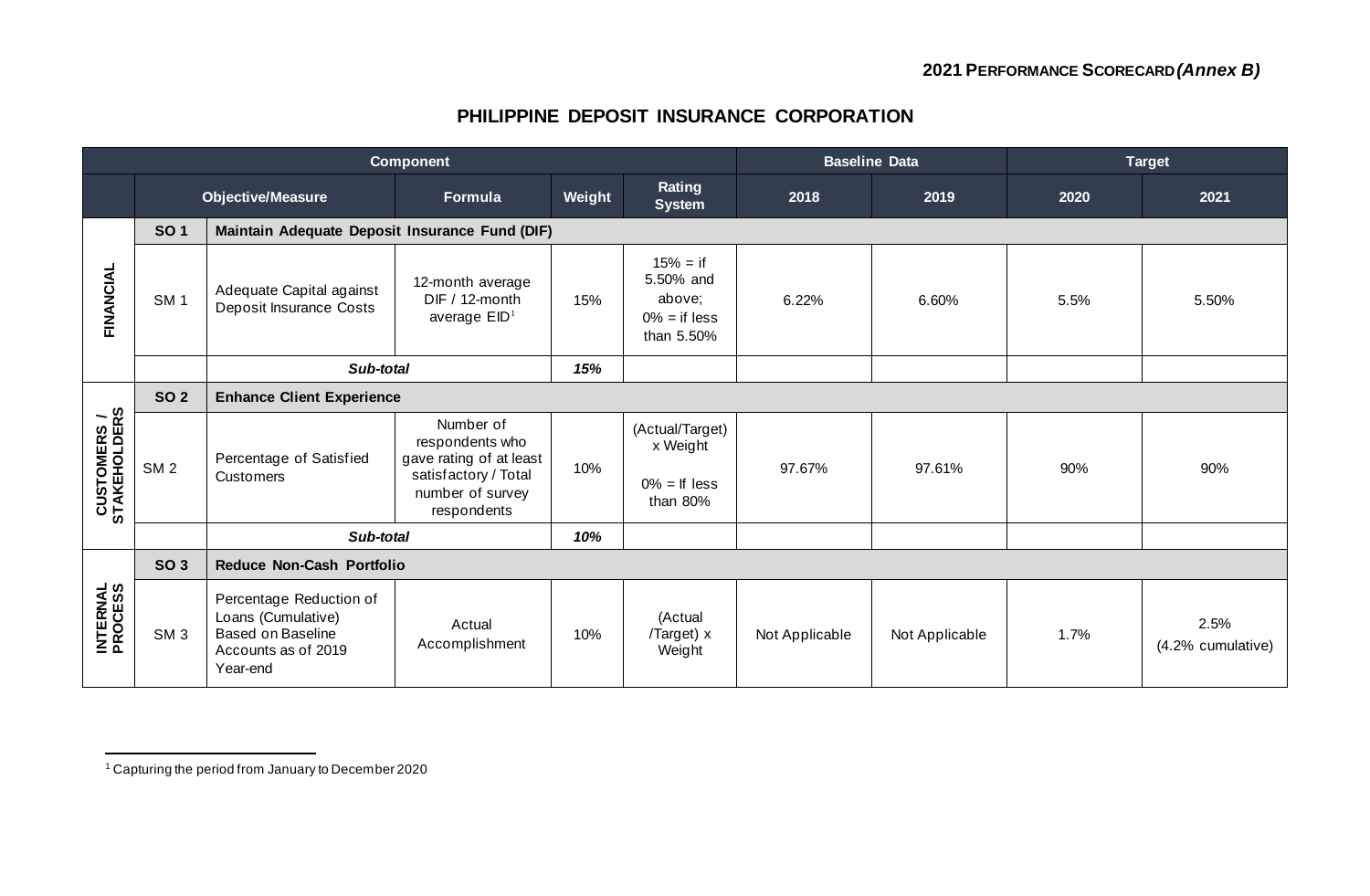P D I C | Page **2 of 4**

2021 Performance Scorecard (*Annex B*)

|                                                                                                              |                                                                                                                                                                                | <b>Component</b>                                                                                                                                                   |     |                                   |                | <b>Baseline Data</b> | <b>Target</b>                                                                     |                                                                            |  |  |  |  |  |
|--------------------------------------------------------------------------------------------------------------|--------------------------------------------------------------------------------------------------------------------------------------------------------------------------------|--------------------------------------------------------------------------------------------------------------------------------------------------------------------|-----|-----------------------------------|----------------|----------------------|-----------------------------------------------------------------------------------|----------------------------------------------------------------------------|--|--|--|--|--|
|                                                                                                              | <b>Objective/Measure</b>                                                                                                                                                       | Weight<br>Formula                                                                                                                                                  |     | Rating<br><b>System</b>           | 2018           | 2019                 | 2020                                                                              | 2021                                                                       |  |  |  |  |  |
| SM <sub>4</sub>                                                                                              | Percentage Reduction of<br><b>Real Properties</b><br>(Cumulative) Based on<br>Baseline Properties as of<br>2019 Year-end                                                       | Actual<br>Accomplishment                                                                                                                                           | 10% | (Actual<br>/Target) x<br>Weight   | Not Applicable | Not Applicable       | 1.7%                                                                              | 2.5%<br>(4.2% cumulative)                                                  |  |  |  |  |  |
| <b>SO 4</b><br>Readiness Level for<br>Participation in the<br>SM <sub>5</sub><br><b>Conduct of Financial</b> | Contribute to Financial Stability by Ensuring Financial Crisis Preparedness                                                                                                    |                                                                                                                                                                    |     |                                   |                |                      |                                                                                   |                                                                            |  |  |  |  |  |
|                                                                                                              | <b>Crisis Simulation</b>                                                                                                                                                       | Actual<br>Accomplishment                                                                                                                                           |     | (Actual /<br>Target) x<br>Weight  | Not Applicable | Not Applicable       | <b>Board Approved</b><br>Funding Plan with<br>Integrated<br>Communication<br>Plan | Board-Approved<br>Takeover Plan and<br><b>Claims Settlement</b><br>Plan    |  |  |  |  |  |
| <b>SO 5</b>                                                                                                  | Settle <sup>2</sup> Valid <sup>3</sup> Deposits/Claims Within Applicable Processing Time                                                                                       |                                                                                                                                                                    |     |                                   |                |                      |                                                                                   |                                                                            |  |  |  |  |  |
| SM <sub>6</sub>                                                                                              | Settlement of Valid<br>Deposits Promptly Within<br>Applicable Turn-around<br>Time (TAT in line with<br>EODB) - For Accounts<br>with Less than or Equal to<br>P100,000 Balances | Number of valid<br>deposits paid within<br>TAT / Total number<br>of valid deposits for<br>Accounts with Less<br>than or Equal to<br>P <sub>100</sub> ,000 Balances | 10% | (Actual<br>$/Target)$ x<br>Weight | 100%           | 100%                 | 100% of claims<br>settled within TAT                                              | 100% of claims<br>settled within TAT<br>with new TAT<br>under "new normal" |  |  |  |  |  |

 $^2$  A valid claim is considered settled when it is paid or dispatched to Philippine Posta Corporation (PPC), or offset with an obligation, or in excess of the maximum deposit insurance coverage.  $^3$  Valid claims refer to claims for deposit accounts examined to be legitimate and eligible for deposit insurance. For depositors with valid deposit balance of P100,000 and below, filing of claims is waived for those with updated and complete mailing address, who have no obligations with the closed bank, and have not maintained the account under the name of bu siness entity. All other depositors have to file deposit insurance claims with complete supporting evidences/documents acceptable to PDIC.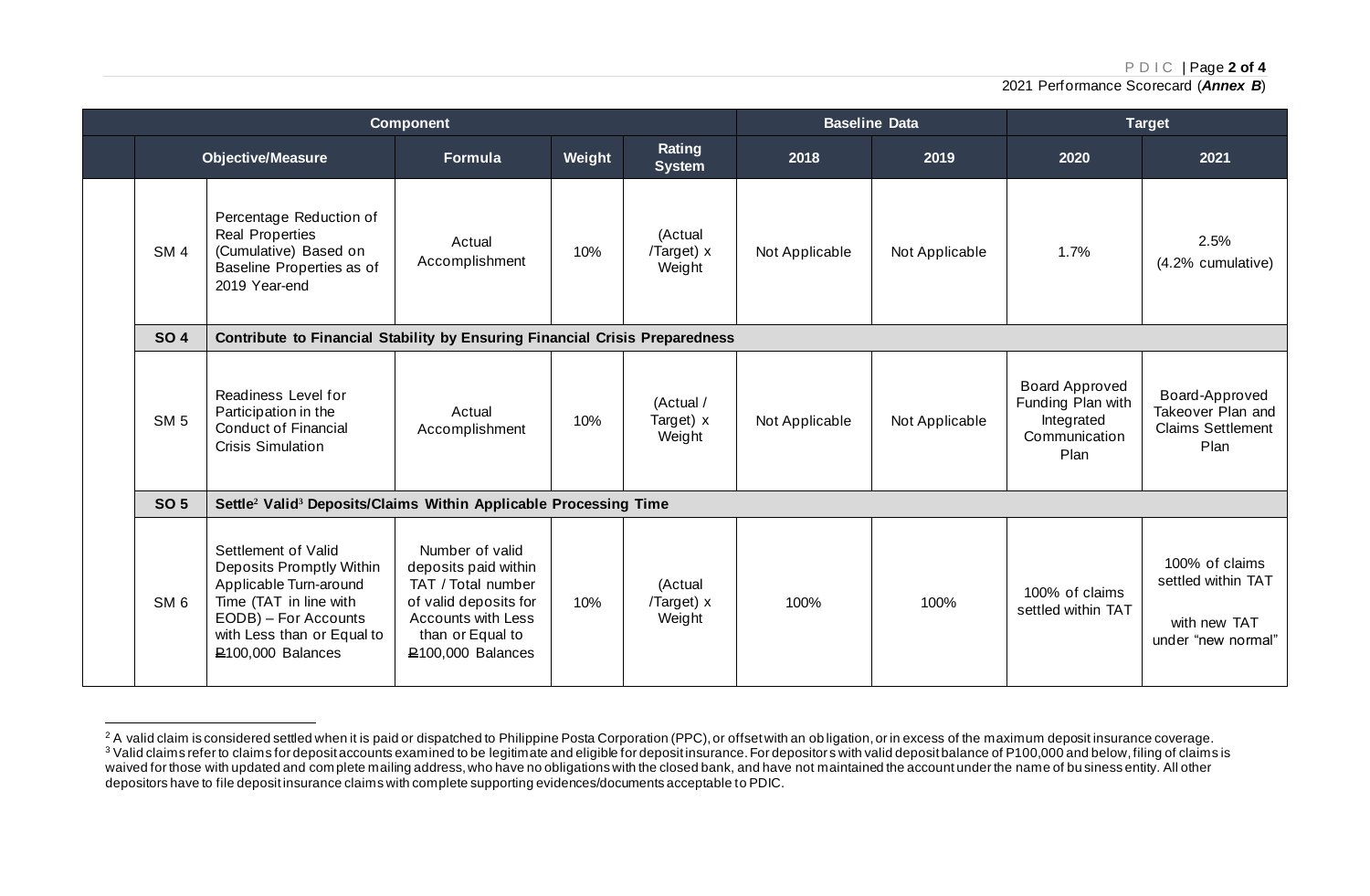P D I C | Page **3 of 4**

2021 Performance Scorecard (*Annex B*)

|                      |                 |                                                                                                                                                                                   | <b>Component</b>                                                                                                                                         |        |                                                                  |                                                                                 | <b>Baseline Data</b>                                                                                                   | <b>Target</b>                                                                                             |                                                                                                                     |  |  |  |  |
|----------------------|-----------------|-----------------------------------------------------------------------------------------------------------------------------------------------------------------------------------|----------------------------------------------------------------------------------------------------------------------------------------------------------|--------|------------------------------------------------------------------|---------------------------------------------------------------------------------|------------------------------------------------------------------------------------------------------------------------|-----------------------------------------------------------------------------------------------------------|---------------------------------------------------------------------------------------------------------------------|--|--|--|--|
|                      |                 | <b>Objective/Measure</b>                                                                                                                                                          | Formula                                                                                                                                                  | Weight | Rating<br><b>System</b>                                          | 2018                                                                            | 2019                                                                                                                   | 2020                                                                                                      | 2021                                                                                                                |  |  |  |  |
|                      | SM <sub>7</sub> | Settlement of Valid<br><b>Claims Promptly Within</b><br>Applicable Turn-around<br>Time (TAT in line with<br>EODB) - For Accounts<br>with More than $E$ 100,000<br><b>Balances</b> | Number of valid<br>claims settled within<br>TAT / Total Number<br>of valid claims filed<br>during Field<br><b>Operations Claims</b><br>Settlement (FOCS) | 10%    | (Actual<br>/Target) x<br>Weight                                  | 100%                                                                            | 100%                                                                                                                   | 100% of claims<br>settled within TAT                                                                      | 100% of claims<br>settled within $TAT4$<br>With new TAT,<br>reckoning time and<br>formula under "new<br>normal"     |  |  |  |  |
|                      |                 | Sub-total                                                                                                                                                                         |                                                                                                                                                          | 50%    |                                                                  |                                                                                 |                                                                                                                        |                                                                                                           |                                                                                                                     |  |  |  |  |
| GROWTH<br><b>AND</b> | <b>SO 6</b>     | Recruit the Best and the Brightest, and Retain Highly Motivated and Competent Workforce                                                                                           |                                                                                                                                                          |        |                                                                  |                                                                                 |                                                                                                                        |                                                                                                           |                                                                                                                     |  |  |  |  |
|                      | SM <sub>8</sub> | Percentage of Employees<br><b>Meeting Required</b><br>Competencies                                                                                                                | Competency<br>Baseline <sup>5</sup> 2021 -<br>Competency<br>Baseline 2020                                                                                | 10%    | All or Nothing                                                   | 50.71% of<br>employees with<br>complete<br>competency<br>baseline<br>assessment | 76.17% or 195<br>employees<br>completed the<br>assessment out of<br>the target 256<br>Accomplishment<br>Not Acceptable | Improvement on<br>the Competency<br>of the<br>Organization<br>based on the<br>2019 year-end<br>assessment | Improvement on<br>the Competency of<br>the Organization<br>based on the 2020<br>year-end<br>assessment <sup>6</sup> |  |  |  |  |
|                      | <b>SO 7</b>     | Build a Responsive Organization Equipped with the Appropriate Technology and Other Infrastructure                                                                                 |                                                                                                                                                          |        |                                                                  |                                                                                 |                                                                                                                        |                                                                                                           |                                                                                                                     |  |  |  |  |
| LEARNING             | SM <sub>9</sub> | Implementation of the<br>Information System<br>Strategic Plan (ISSP)                                                                                                              | Actual<br>Accomplishment                                                                                                                                 | 10%    | All or Nothing<br>per target ICT<br>and<br>information<br>system | Not Applicable                                                                  | Not Applicable                                                                                                         | Board-Approved<br><b>ISSP</b> as<br>submitted to DICT                                                     | 100%<br>implementation of<br>internal ICT<br>projects and<br>information system                                     |  |  |  |  |

<sup>4</sup> Applicable processing time based on compliance with Republic Act No. 11032 or the Ease of Doing Business and Efficient Govern ment Service Delivery Act of 2018

 $\boldsymbol{A}$ 

 $5$  The competency baseline of the organization shall pertain to the average percentage of required competencies met which can be computed using the following formula:  $\sum_{h=1}^{B} \left[ \frac{\sum_{a=1}^{A} \left( \frac{Actual \, \textit{Competency} \, \textit{Level}}{Required \, \textit{Competency} \, \textit{Level}} \right)}{\sum_{h=1}^{B} \left( \frac{Actual \, \textit{Competency} \, \textit{Level}}{A} \right)} \right]$  $\Sigma_{b=}^B$ 

 $^{\textit{b}}$  where: a = Competency required, A = Total number of competencies required of position, b = Personnel profiled, B = Total number of personnel profiled  $\overline{B}$ 

<sup>6</sup> Reassessment should cover all employees assessed in 2020 and new hires in 2021.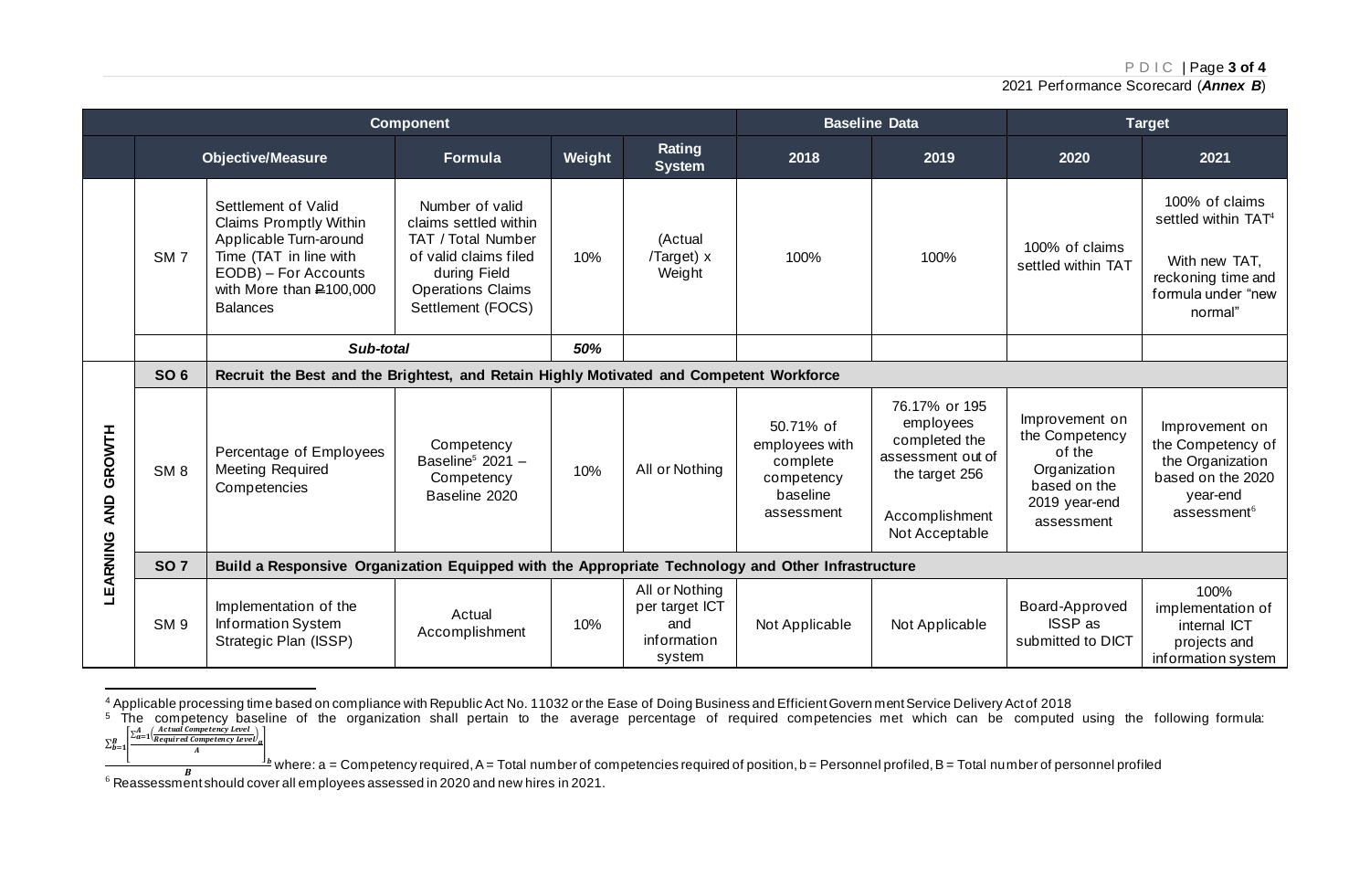P D I C | Page **4 of 4**

2021 Performance Scorecard (*Annex B*)

|  |              |                          | <b>Component</b>         |        |                         | <b>Baseline Data</b>                                                                                                                                                                                                 |                                                                                                                                                                                              | <b>Target</b>                                                                                                                                                                                                                                                                                                               |                                                                                                                                                                                                                                                                                                 |  |  |  |  |  |
|--|--------------|--------------------------|--------------------------|--------|-------------------------|----------------------------------------------------------------------------------------------------------------------------------------------------------------------------------------------------------------------|----------------------------------------------------------------------------------------------------------------------------------------------------------------------------------------------|-----------------------------------------------------------------------------------------------------------------------------------------------------------------------------------------------------------------------------------------------------------------------------------------------------------------------------|-------------------------------------------------------------------------------------------------------------------------------------------------------------------------------------------------------------------------------------------------------------------------------------------------|--|--|--|--|--|
|  |              | <b>Objective/Measure</b> | Formula                  | Weight | Rating<br><b>System</b> | 2018                                                                                                                                                                                                                 | 2019                                                                                                                                                                                         | 2020                                                                                                                                                                                                                                                                                                                        | 2021                                                                                                                                                                                                                                                                                            |  |  |  |  |  |
|  |              |                          |                          |        |                         |                                                                                                                                                                                                                      |                                                                                                                                                                                              |                                                                                                                                                                                                                                                                                                                             | based on the<br>timeline provided in<br>the $ISSP7$                                                                                                                                                                                                                                             |  |  |  |  |  |
|  | <b>SM 10</b> | <b>ISO Certification</b> | Actual<br>Accomplishment | 5%     | All or Nothing          | Maintained ISO<br>9001:2008<br>certifications for<br><b>Claims Settlement</b><br>Operations and<br>Assessment of<br>Member Banks<br>processes<br>ISO certification<br>9001:2008 for<br>Loans<br>Management<br>System | <b>Claims Settlement</b><br>Operations<br>(CSO),<br>Assessment of<br>Member Banks<br>(AMB), Loans<br>Management<br>System (LMS),<br><b>Real Property</b><br><b>Disposal Process</b><br>(RPD) | Maintain ISO<br>Certification for<br>Assessment of<br>Member Bank,<br>Claims Settlement<br>and Loans<br>Management<br>System<br><b>Attain Certification</b><br>for Real Property<br><b>Disposal Process</b><br><b>Attain Certification</b><br>for Real Property<br><b>Disposal Process</b><br>9001:2015<br><b>Standards</b> | Maintain ISO<br>Certification for:<br>1. Assessment of<br>Member Banks<br>(AMB);<br>2. Claims<br>Settlement<br>Operations<br>(CSO);<br>3. Loans<br>Management<br>(LM);<br>4. Real Property<br>Disposal (RPD);<br>and<br>5. Bank<br>Examination<br>or<br>Corporate<br>Certification <sup>8</sup> |  |  |  |  |  |
|  |              | Sub-total                |                          | 25%    |                         |                                                                                                                                                                                                                      |                                                                                                                                                                                              |                                                                                                                                                                                                                                                                                                                             |                                                                                                                                                                                                                                                                                                 |  |  |  |  |  |
|  |              | <b>Total</b>             |                          | 100%   |                         |                                                                                                                                                                                                                      |                                                                                                                                                                                              |                                                                                                                                                                                                                                                                                                                             |                                                                                                                                                                                                                                                                                                 |  |  |  |  |  |

 $7$  See Appendix 1 for the implementation schedule.

 $8$  Refers to the one certification for all processes with existing ISO certificate.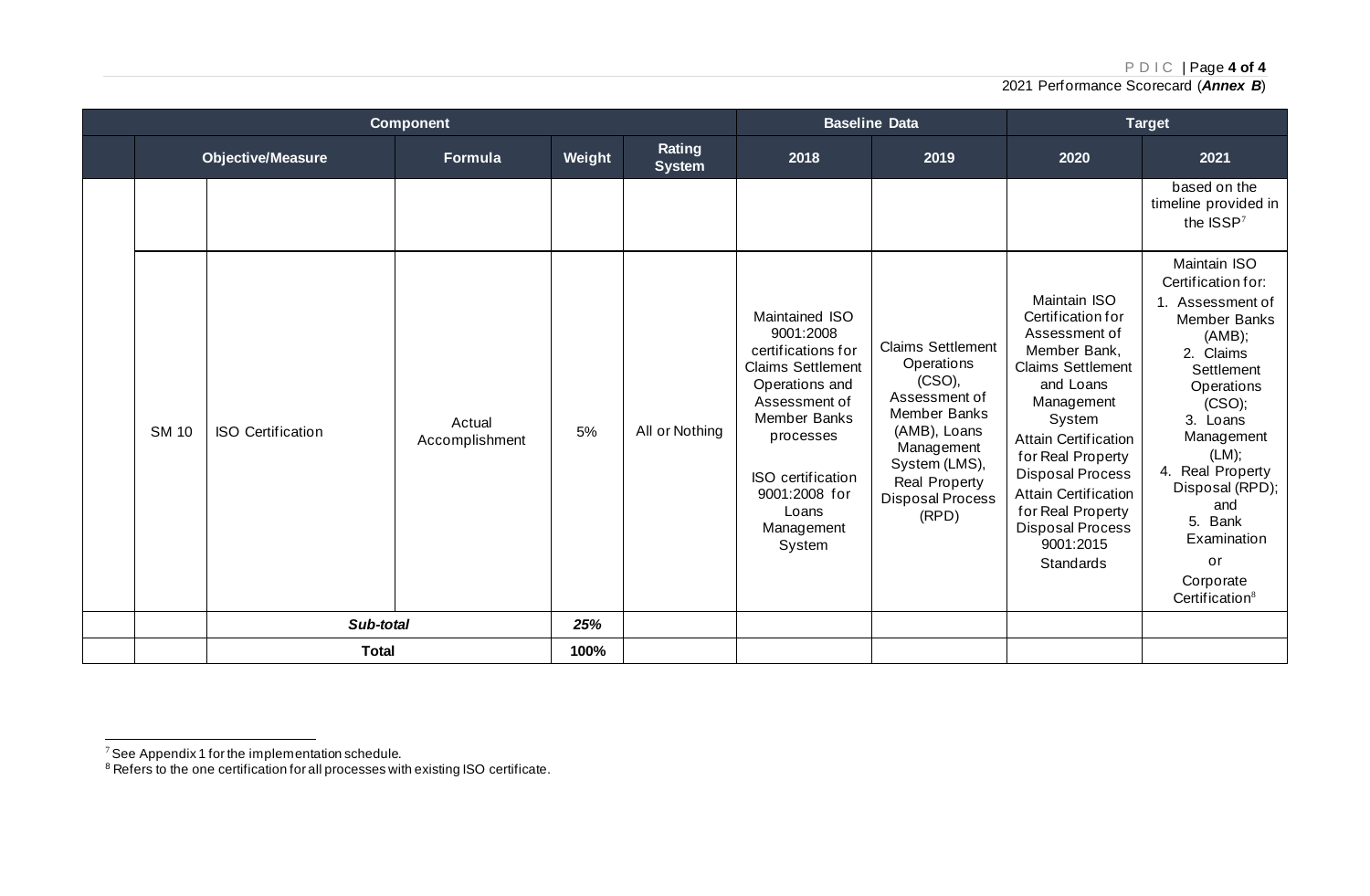$\sim$   $_{\star}$ 

#### **IMPLEMENTATION SCHEDULE OF INTERNAL ICT PROJECTS AND INFORMATION SYSTEM**

# Part V. Development and Investment Program

# A. Internal ICT Projects Implementation Schedule

|      |                                                                              | Project  | Remarks            |  | 2021 |  | 2022 | 2023 |  |  |  |  | 2024 |                                          |
|------|------------------------------------------------------------------------------|----------|--------------------|--|------|--|------|------|--|--|--|--|------|------------------------------------------|
|      | Systems                                                                      | Champion |                    |  |      |  |      |      |  |  |  |  |      | $Q1Q2Q3Q4Q1Q2Q3Q4Q1Q2Q3Q4Q1Q2Q4Q1Q2Q3Q4$ |
| İA.1 | Engagement of Consulting Service Provider (CSP) for the Review and Design of |          | For Implementation |  |      |  |      |      |  |  |  |  |      |                                          |
|      | the ITG Structure and Strategy                                               | ITG      |                    |  |      |  |      |      |  |  |  |  |      |                                          |
| A.2  | Knowledge Based on CASA System                                               | SDD      | For Implementation |  |      |  |      |      |  |  |  |  |      |                                          |
| IA.3 | Data Center Construction                                                     | TSD      | For implementation |  |      |  |      |      |  |  |  |  |      |                                          |
| IA.4 | Office 365 Implementation                                                    | TSD      | For Implementation |  |      |  |      |      |  |  |  |  |      |                                          |
| A.5  | Virtual Private Network Expansion                                            | TSD      | For Implementation |  |      |  |      |      |  |  |  |  |      |                                          |
| A.6  | Web Application Firewall                                                     | TSD      | For Implementation |  |      |  |      |      |  |  |  |  |      |                                          |
| A.7  | Multi-Factor Authentication                                                  | TSD      | For Implementation |  |      |  |      |      |  |  |  |  |      |                                          |
| IA.8 | SIEM                                                                         | TSD      | For Implementation |  |      |  |      |      |  |  |  |  |      |                                          |
| IA.9 | Microsoft Windows Remote Desktop Application                                 | SDD      | For Implementation |  |      |  |      |      |  |  |  |  |      |                                          |
|      | A.10 Cloud Protection Security Solution                                      | OVP-ITG  | For Implementation |  |      |  |      |      |  |  |  |  |      |                                          |
|      | A.11 File Integrity Monitoring Tool                                          | OVP-ITG  | For Implementation |  |      |  |      |      |  |  |  |  |      |                                          |
|      | A.12 Data Erasure Solution                                                   | OVP-ITG  | For Implementation |  |      |  |      |      |  |  |  |  |      |                                          |
|      | A.13 Host Intrusion Prevention System                                        | OVP-ITG  | For Implementation |  |      |  |      |      |  |  |  |  |      |                                          |
|      | A.14 Mobile Device Management System                                         | OVP-ITG  | For Implementation |  |      |  |      |      |  |  |  |  |      |                                          |
|      | A.15 Database Activity Monitoring System                                     | OVP-ITG  | For Implementation |  |      |  |      |      |  |  |  |  |      |                                          |

| the contract of the contract of the                                                    |                         | the adventure of the contract of the company and the first contract of the contract of the contract of the contract of the contract of the contract of the contract of the contract of the contract of the contract of the con |                                                                                                                 | and the control of the control of the control of the control of               | The common the common<br>the contract of the contract of the contract of the contract of the contract of                                                                                                                       | the state of the con-<br>the control of the con-<br>the state of the contract of the contract |                          |  |
|----------------------------------------------------------------------------------------|-------------------------|--------------------------------------------------------------------------------------------------------------------------------------------------------------------------------------------------------------------------------|-----------------------------------------------------------------------------------------------------------------|-------------------------------------------------------------------------------|--------------------------------------------------------------------------------------------------------------------------------------------------------------------------------------------------------------------------------|-----------------------------------------------------------------------------------------------|--------------------------|--|
| the contract of the contract of<br>the state of the control of<br>The Committee of the |                         |                                                                                                                                                                                                                                | the contract of the contract of the contract of the contract of the contract of the contract of the contract of | the contract of the contract of the contract of                               |                                                                                                                                                                                                                                | the company of the company of the com-                                                        | the contract of the con- |  |
| and the state of<br>The Control of the                                                 | the control of the con- | the contract of the contract of the contract of the contract of the contract of the contract of the contract of                                                                                                                |                                                                                                                 | the contract of the contract of<br>a success common state<br>the state of the |                                                                                                                                                                                                                                |                                                                                               | <b>Contract Contract</b> |  |
| THE REPORT OF                                                                          |                         | the contract of the contract of the contract of the contract of the contract of the contract of the contract of                                                                                                                |                                                                                                                 | the control of the con-<br>the contract of the contract of the contract of    |                                                                                                                                                                                                                                | and the control of the control of the                                                         |                          |  |
| the state of the con-<br>the contract of the contract of the contract of               |                         | which is the second contract that the contract of the contract of the contract of the contract of the contract of the contract of the contract of the contract of the contract of the contract of the contract of the contract |                                                                                                                 |                                                                               | the contract of the contract of the contract of the contract of the contract of the contract of the contract of the contract of the contract of the contract of the contract of the contract of the contract of the contract o | The company's company of the company of                                                       |                          |  |